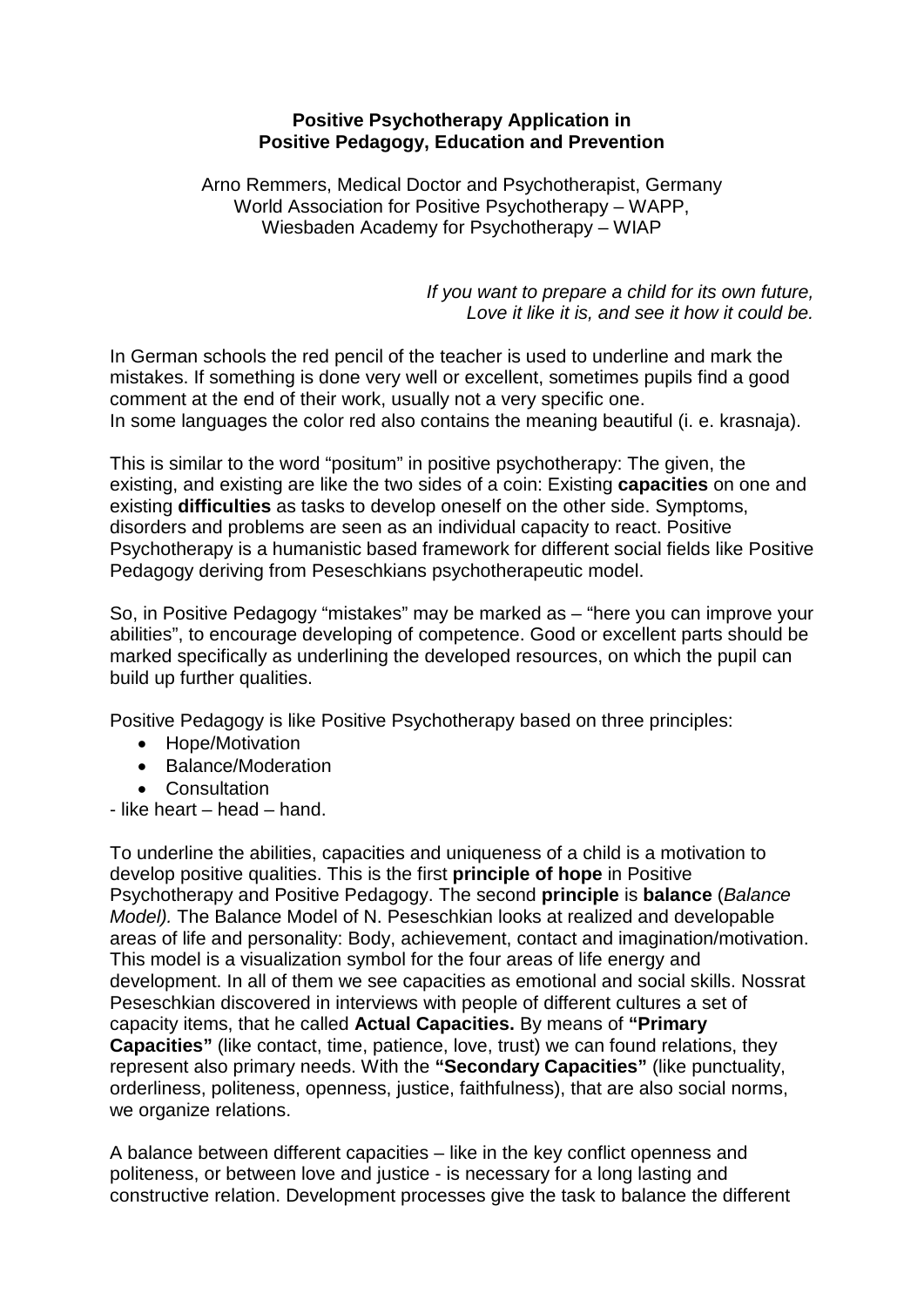capacities and to develop them as skills and competences. In all conflicts Positive Psychotherapy and Positive Pedagogy look at the involved capacities as values, based on often long developed cultural concepts. To talk about a conflict means to share the different values and concepts in it to find the common and to see the difference.

The **Actual Capacities** form value concepts. They are learned in four dimensions of modelling:

- By direct influence and model of the parents,
- by the partnership model of the parents and the involved capacities,
- by the model, how the parents cope with others and with groups, and also
- by the world view, cultural values and life philosophy of the parents.

The third **principle of consultation** needs tools for interaction, constructive cooperation and solving conflicts. In Positive Psychotherapy and Positive Pedagogy this is realized by the five step model for a consultation structure, conflict solving, competence development, or group interaction framework. Constructive conversation, effective consultation and co-operation needs a frame how to do. The **Five Step Approach** is a useful tool for development of the personal rational and emotional skills, for counselling and communication. It is also used in crisis intervention and in long term conflict solving. Teachers can use it in the classroom to structure the process and interaction. It gives a structure for the development of interactive competences.

The first step is

• Observation/Distancing – the capacity to listen with patience, empathy and to add different points of view: What do I see, feel and notice (in a situation, in a pupil in me)? How does it look like from a different point of view?

The second step builds up on it:

• Differentiation/Questions – to ask exactly, to define contents and possibilities: What is it about – which capacities are included, which abilities are developed?

The third step uses the competences, the resources and the positive sides:

• Encouragement in the situation: What do we have already, which are the resources, Which experience can be used, what does exist already?

The fourth step of conflict solving and negotiating is done with openness and politeness in

• Verbalisation/Consultation – it is the competence to consult openly, adequate and clearly in a conflict: What is the conflict about – which are the value and concept differences?

The fifth step goes on seeing new possibilities in and after a conflict or difficulty. This is the competence of seeing primarily the future, already concerning the experience of the consultation. The original goal will be widened to see the future perspectives:

• Goal broadening/Future perspectives – the competence to see the future in a new way: What will be the changed perspective after coping with the situation or conflict?

# **Positive Pedagogy in an overview**

• The included balance model focuses on the individual resources of body, activity, relation, and future.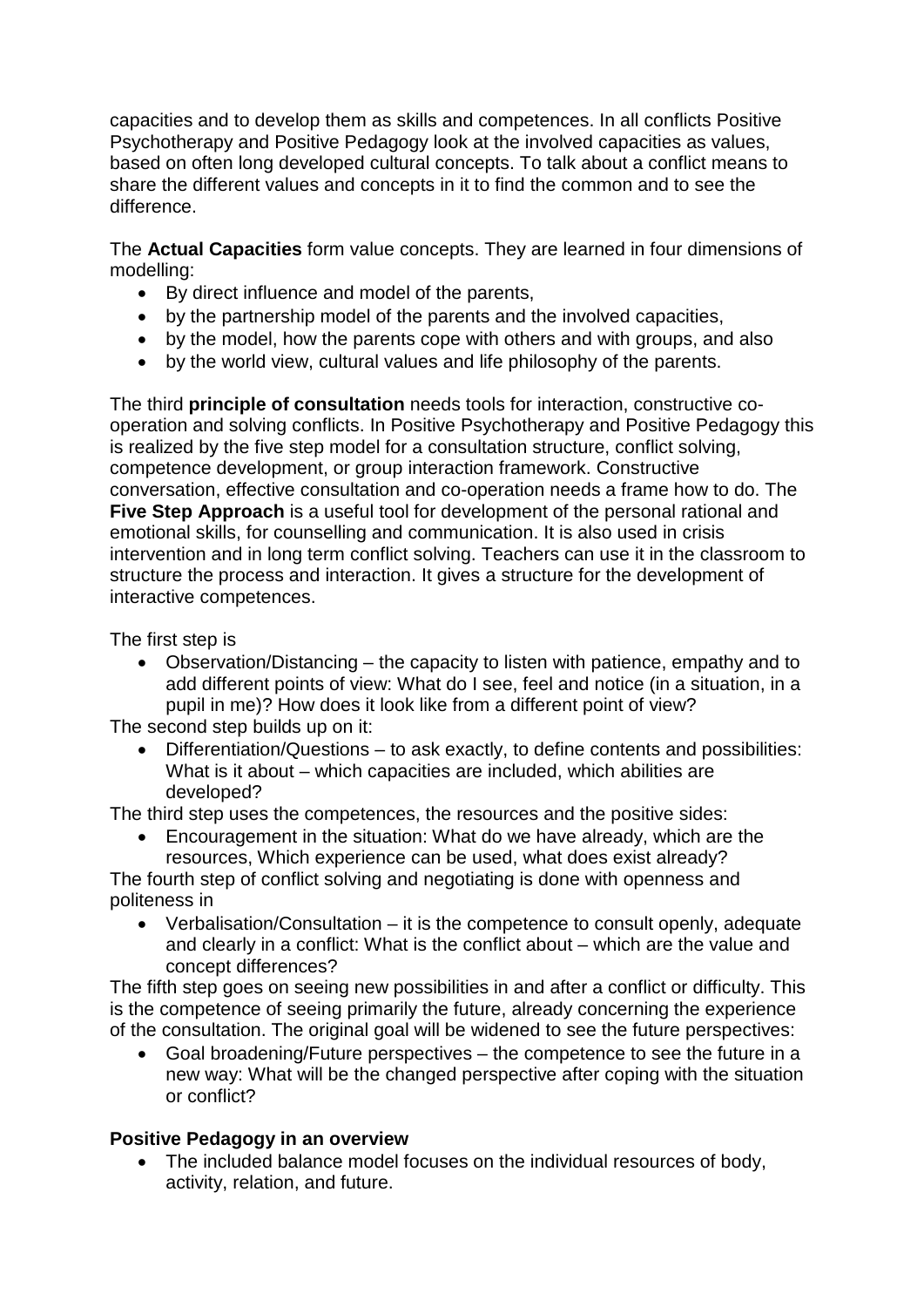- Its view is to see first the capacities, cultural values and after that the ambivalence conflicts where these capacities and value concepts are involved.
- Symptoms, disorders and problems are seen as an individual capacity to react.
- Four Model Dimensions represent the individual, familiar and cultural experiences of the past, and the responsibility today individually, in partnership, groups and culture.
- A systematic five step approach for coping with everyday situations and also with subconscious conflicts helps to develop personal competences to be a healthy, interactive, constructive and co-operative personality.
- The art of using stories, proverbs and transcultural examples is specific for Positive Psychotherapy and useful in didactic and family therapy.
- Three stadiums of interaction attachment, differentiation and distancing describe relation and development.
- Positive Family Therapy helps families to grow and to overcome difficulties.
- The different approaches of Positive Psychotherapy can be used in counselling, treatment and pedagogy for all ages.

Positive Psychology (M. E. P. Seligman 1991, 2002), concerning positive emotions, individual traits and institutions, is as a scientific method to understand and to train happiness and hope, partly based on principles earlier described in Positive Psychotherapy (N. Peseschkian 1968, 1977). Positive Psychotherapy in addition to it works with realistic hope, given capacities, individuals, families and groups with a whole frame of a complete and systematic method for consultation, treatment, teaching and development. Psychodynamic research, co-operation of different professions, an integrative functioning and a transcultural background with international experience give it the possibility to be an aid in different questions of education and pedagogy.

*The smart one wants to know everything, the wise does not need to know everything (Nossrat Peseschkian)*

Experience in different countries (i. e. Bulgaria, Germany, Bolivia, China, Ethiopia) with the models and tools of Positive Psychotherapy, a transcultural and integrative method founded by *Nossrat Peseschkian*, shows their benefit for Education in Children and Youths and in the preparation of their parents and teachers. Especially the positive atmosphere of accepting each other better, learning from each other and being motivated was visible in the projects that until now had been practiced in pedagogic fields.

## *Realized Projects and Experiences*

Projects with applications of PPT as examples (here the projects of A. Remmers, realized in co-operation with the Bulgarian and the German Association for Positive Psychotherapy in Bulgaria in Bulgaria 1992 - 1995):

*"Parents School", Self help groups of parents "Conflict Solving and Prevention", School project*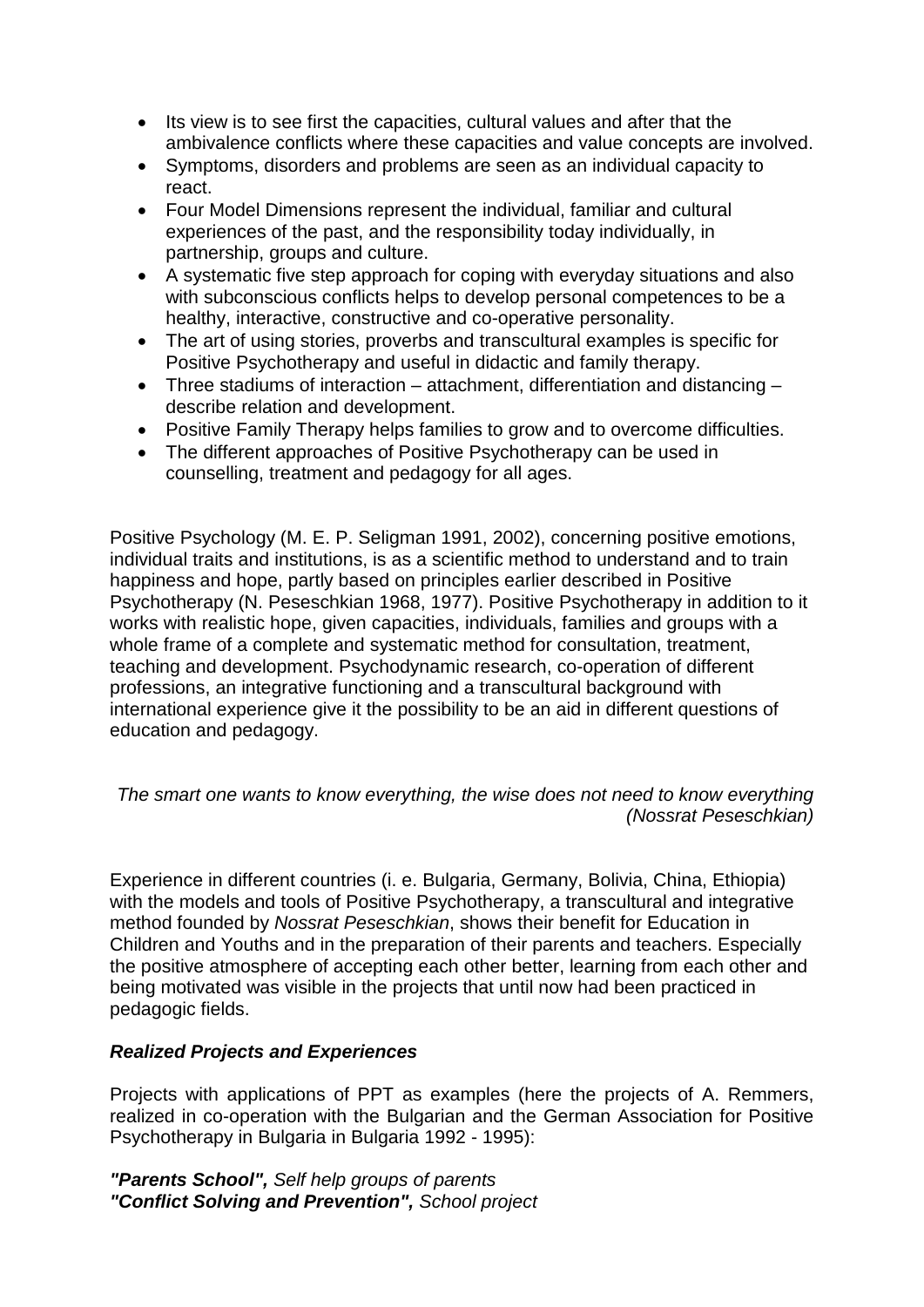*"Training in Family Consultation and Therapeutic Techniques for School Psychologists" for pedagogic counselors and psychologists*

*"Positive Management for School Directors" for school directors*

*"Education and training in psychotherapy and family consultation" for a psychotherapeutic qualification*

*"Seminars for balance and capacities with teachers for handicapped children" in Institutes for Qualification of Teachers*

*All over it tried to be an integrated prevention project for family and individual health, including education, information, management, therapy and consultation. It had been worked out in Bulgaria in cooperation with teachers postgraduate institutes and the colleagues of the Bulgarian Association for Positive Psychotherapy. Goals had been to mediate instruments for handling family and individual problems following the rapid cultural changes in these years of the early 90s, appearing as psychosomatic diseases, stress, aggression, or as flight into drugs, sects, depression, fears and suicide. The classical view of psychotherapy was directed to individual or family therapy. We used experiences and methods from positive psychotherapy and family therapy finally to form an integrated model for prevention. In this pilot project a systemic view of the situation around children and their families was used to start with different levels of active prevention in contemporary projects.*

#### *Included were:*

 *interactive education lessons in the 9th and 10th forms of a language high school,* 

*an evening college "School for Parents" in the same town,* 

 $\Rightarrow$  seminars for school psychologists of the district about family and conflict *consultation, using a didactic system of high efficient interactive teaching in psychotherapy,* 

*seminars about positive management for school directors in two regions,* 

 *qualification of doctors and psychologists in psychotherapeutic and family consulting methods in a cultural adapted curriculum,*

 *consultation with a drug prevention centre and a psychoprophylactic centre of the army,* 

*information about family consultation in books, radio and newspapers.*

*The starting point was education of children in methods of salutogenesis to solve their own problems actively with the methodological experience from positive family therapy and besides that to give similar information to the parents in self help groups in the same town concerning subjects like drug abuse, educative, developmental, sexual or religious problems with their children. The short term interactive teaching of school psychologists, educators and teachers in methods of consultation, family therapy and health models gives now for children, teachers and parents a new chance to find competent partners for consultation in difficulties. To develop a productive educational atmosphere in school administration, influencing finally the communication and milieu between teachers, pupils and parents, seminars for directors of schools about positive management were held. Methods of positive*  personal and conflict management were mediated in the way of "learning by doing", *using actual difficulties of their own everyday school situation by turning them into possibilities and chances for co-operation in pedagogic management.*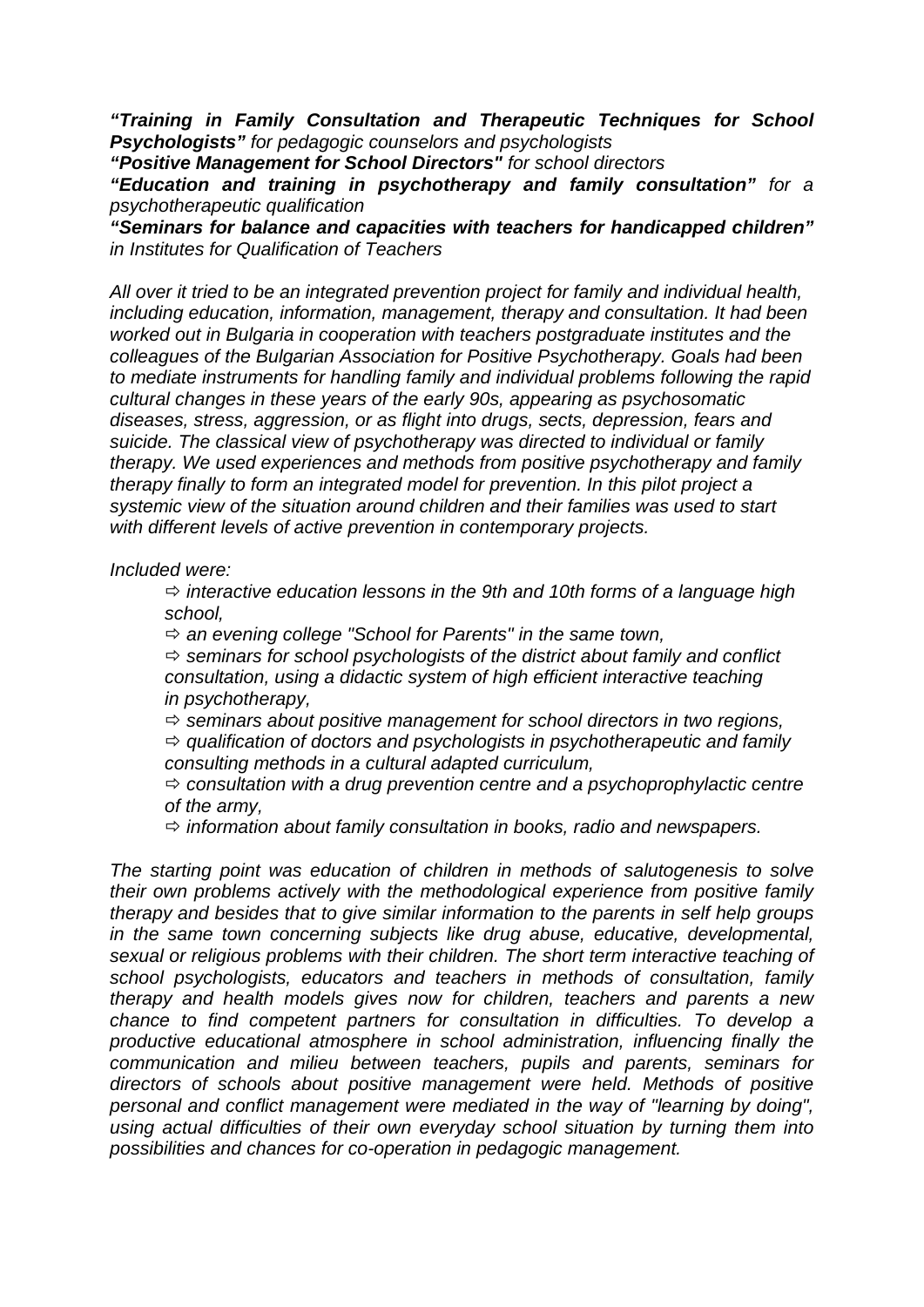*Extension of the therapeutic possibilities in the national Bulgarian health system (in psychiatric dispensaries, clinics, and for private doctors) and psychological services (traffic psychologists, army psychoprophylactic centres, drug prevention centre, labour exchange bureau) was undertaken with simultaneous education of doctors and psychologists in the basic steps of a psychotherapeutic qualification program in the Medical University in Varna and institutes in other towns, organised by the Society for Positive Psychotherapy in Bulgaria and the German Association for Positive Psychotherapy. The first books about family psychotherapy in Bulgaria were published as well as literature for self help and didactic material. These are used also in radio programs and in newspapers to inform about different possibilities of self help in family problems.*

As a former practicing medical doctor for general and family medicine and a specialization in medical psychotherapy in Germany I worked in Bulgaria from June 1992 till 1995. Several projects had been started together with colleges of the Medical University in Varna, the Bulgarian Association for Positive Psychotherapy and school institutions in the fields of developing psychotherapy and family consultation, general medicine, psychiatry, education and consultation. As a lecturer of the German Association for Positive Psychotherapy my task is to adapt well approved methods of Positive Psychotherapy and Family Therapy, also including different therapeutic techniques like group therapy, psychodrama, psychosomatic treatment or self help groups, to the cultural and social needs of Bulgaria. The realized projects can be seen as an integrated model for therapy, education and self help for the health of families and its members. Following they are represented with their programs, realization, difficulties and experiences, closing with a critical review for future realization from the transcultural point of view.

*One asked an old, wise man, when to begin with children´s education. With a smile he answered: "25 years before giving birth to them..."*

## **Projects using Positive Psychotherapy after N. Peseschkian**

Realized Projects and Experiences in Bulgaria 1992 – 1994 by A. Remmers with the help of the International Centers for Positive Psychotherapy and Nossrat Peseschkian, the German Association for Positive Psychotherapy DGPP, Wiesbaden, and the Bulgarian Association for Positive Psychotherapy DPPB, Varna/Bulgaria

## **"Parents School"**

Pilot project for selfhelp groups of parents with professional trainees for preventing and solving family conflicts, drug abuse and education problems, realized in Dobric

## **"Conflict Solving and Prevention with the Instruments of Positive Psychotherapy"**

School project in Dobric/BG in the 9th and 10th forms of the language gymnasium in psychology curriculum to mediate conflict solving using the experience from family psychotherapy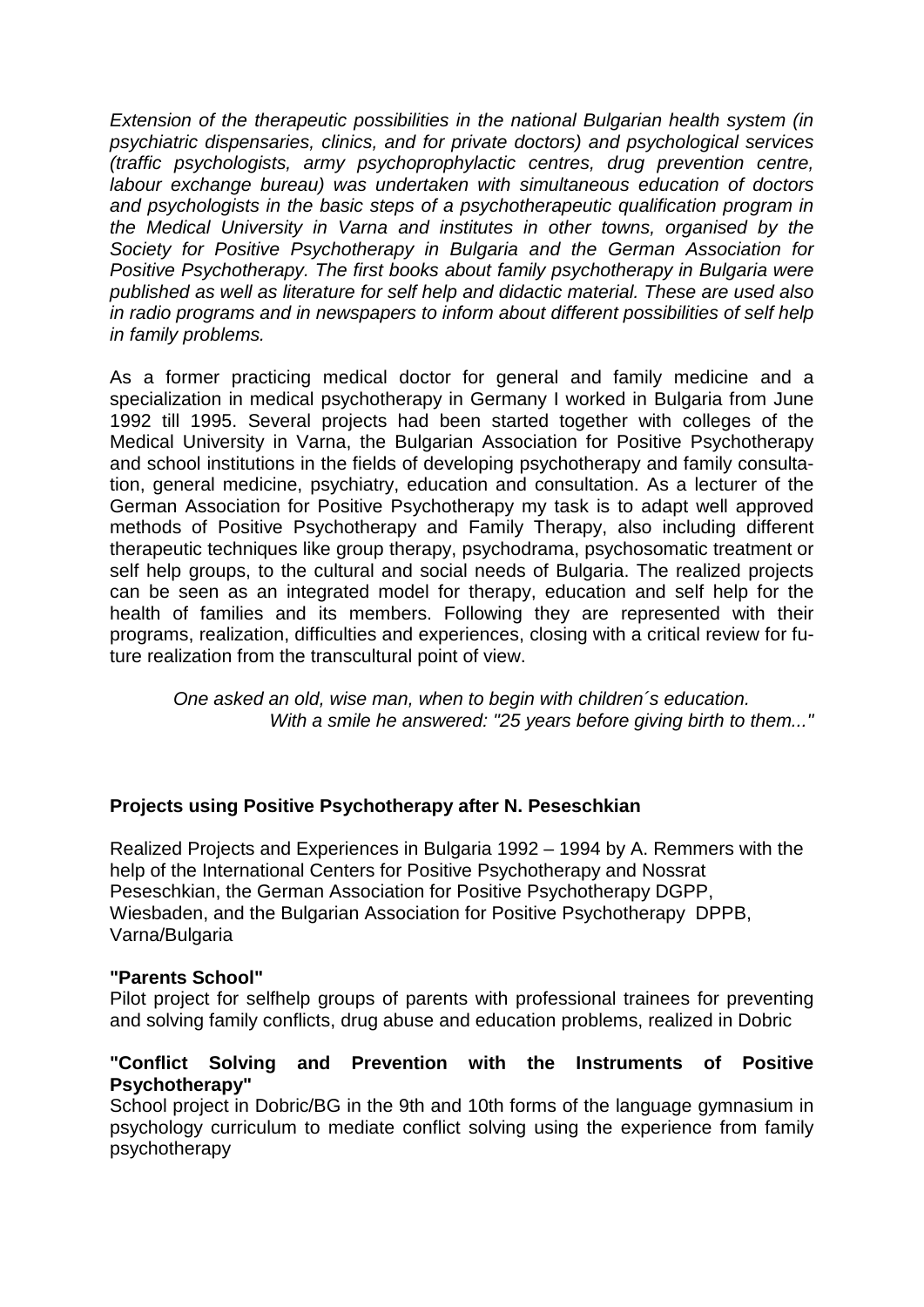# **Training in Family Consultation and Therapeutic Techniques for School Psychologists**

Seminars for education in psychotherapeutic and family consulting methods in Varna and Dobric

#### **"Positive Management for School Directors"**

School director as "encourager", as model and as organiser: Workshops in Varna and Pleven to mediate knowledge and experience for school directors as encourager of their staff, as a model for them by using the balance model for managers, and the use of positive organising and consulting methods

**Education and training in psychotherapy and family consultation** in short term high efficient interactive didactic (Varna/BG), and curriculum for an integrative postgraduate school for psychotherapy, psychosomatic medicine and family therapy in the Psychiatric Departments of the Medical University of Varna/Bulgaria, the Medical Highschool of Stara Zagora and the Psychiatric Dispanser in Russe/Dunav in adaptation to the local needs and cultural conditions, organized with the Bulgarian Association for Positive Psychotherapy, taking selected effective therapeutic methods for a full psychotherapeutic qualification within a frame of about 2 years

**Radio programs** about **family consultation** (Varna, Stara Zagora, Gabrovo) and about **alcoholism** (Plovdiv)

**Seminars for information exchange with teachers** in the Institute for Qualification of Teachers in Varna, in the Pedagogic University in Schumen and in a school in Varna

Training of the nationwide staff of the 31 **Transport Psychology Laboratories** of the Bulgarian Ministry of Transport in psychotherapeutic, family and management consulting methods as future centers for psychosocial consultation of the 60000 professionals in the transport system and their families

Regularly consultations with officers of the Marine High School and the "Center for Psycho-prophylaxis and Psychotherapy" in the Marine Clinics of Varna about prevention, family consultation and psychic crisis, concerning especially motivation, the role of family and school in preparing boys for army service to avoid the severe psychic conflicts they undergo now.

Project transcultural integration of medical-psychotherapeutic-psychological methods: Scientific exchange project St. Petersburg/Russia - Bulgaria: Psychotherapeutic methods and curriculum - management psychology - education for family consultants, exchange of experience in psychotherapeutic training programs

Realization of these projects had been possible with the motivation, consultation and support of many interested pedagogues, psychologists of the different fields, after contacting in basic courses about positive and family psychotherapy. The programs of the projects had been worked out with the goal to inform teachers, directors, psychologists and therapists in a way that they can use them freely in their own work. I personally tested the programs, and interested colleges work with me in Varna to adapt them to their needs, so for school, teaching of medical psychology, school